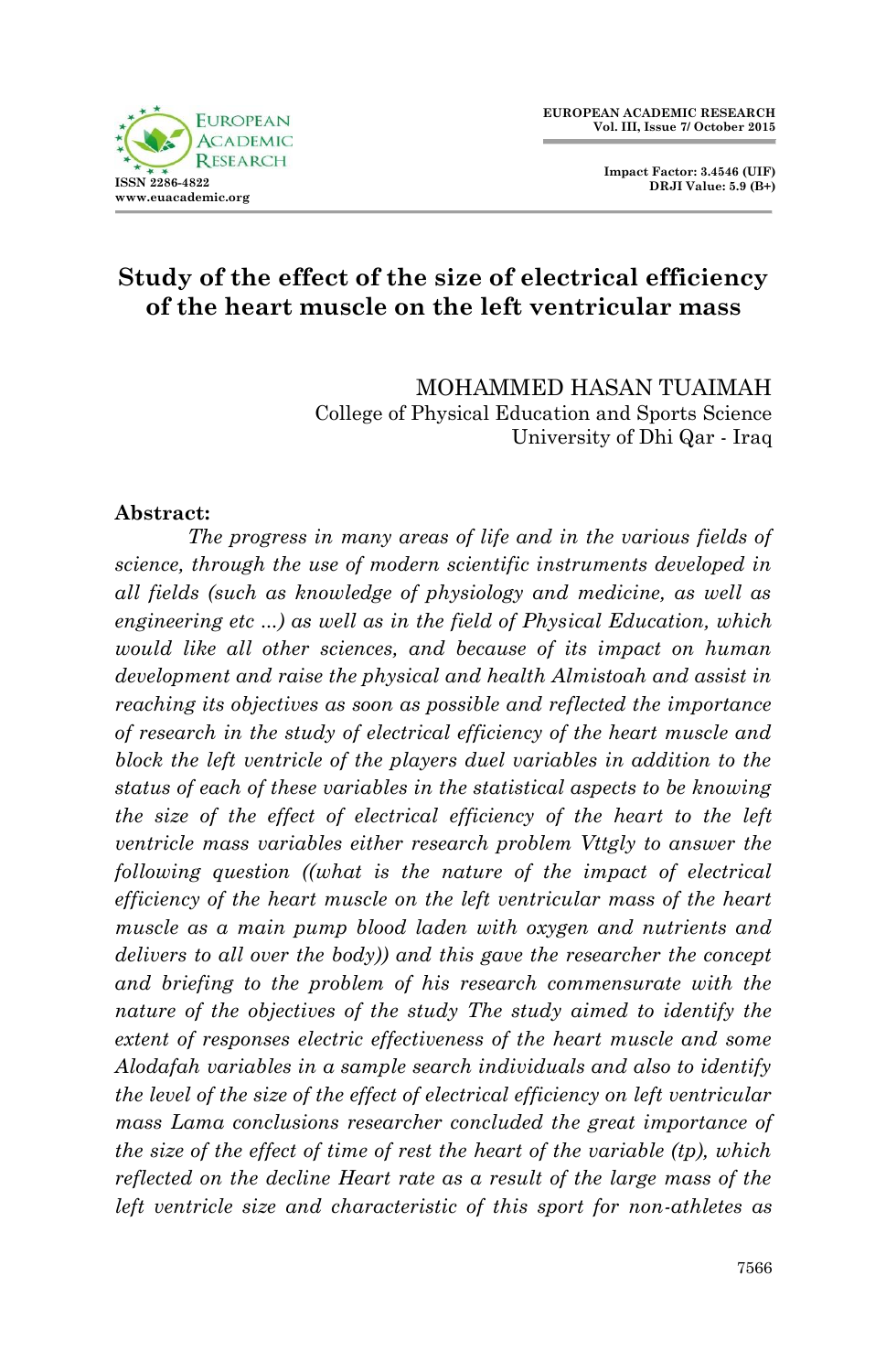*also concluded that the importance of the effect of variable size (qrs) on left ventricular mass and is demonstrating the strength of ventricular contraction resulting from the strength of the electrical signal for ventricular mass.* 

**Key words:** size of electrical efficiency, the heart muscle, left ventricular mass

### **1. INTRODUCTION AND THE IMPORTANCE OF RESEARCH:**

The progress in many areas of life and in the various fields of science, through the use of modern scientific instruments developed in all fields (such as knowledge of physiology and medicine, as well as engineering etc ...) as well as in the field of Physical Education, which would like all other sciences, and because of its impact on human development and raise the physical and health Almistoah and help in reaching its objectives as soon as possible.

Where some physiological studies applied relied on sports medical equipment techniques to detect adaptive physiological responses enjoyed by athletes level, giving it a scientific results that will help coach and competent athlete to stand on the functional capabilities possessed by the sports and the level of responses made by the functional agencies of the athlete as a result of training and exercise.

The importance of research in the study of electrical efficiency of the heart muscle and the mass of the left ventricle of the players duel variables in addition to the status of each of these variables in the statistical aspects to be knowing the size of the effect of electrical efficiency of the heart to the left ventricle mass variables, in order to know the real level of the mass of the left ventricle and the extent of affected periods and waves electrical heart of the sample individuals in order for workers and specialists in this field diagnosis of the extent of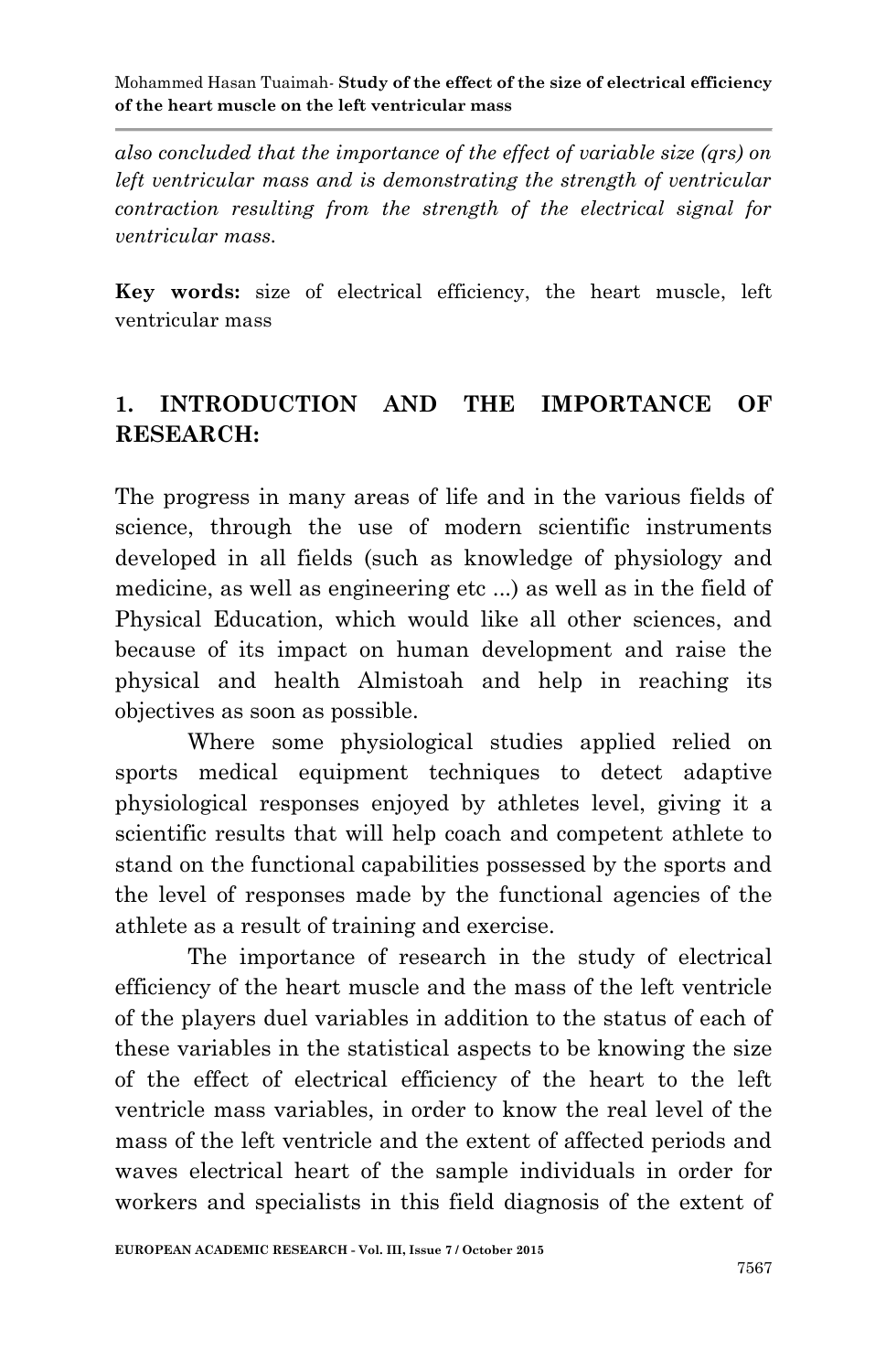the effect of each variable electrical efficiency on left ventricular mass variables being the main pump blood laden with oxygen and nutrients to all the muscles that share performance motor with players fencing to be reached to the required levels.

# **1-2 Research Problem**

.

Depending on the concept of systematic research of the problem, known as Aldakkik understanding of the facts and ideas and agreed that represent specifically for craftsmanship and knows researcher (1)

In Astvhammep inter rely on scientific methods to get to the facts, and this researcher formulates his problem to answer the next question: What is the nature of the impact of electrical efficiency of the heart muscle on the left ventricular mass of the heart muscle as a main pump blood laden with oxygen and nutrients and delivers to all over the body.

In this concept and gave the researcher a briefing to the problem of his research commensurate with the nature of the objectives of the study.

# **2. RESEARCH METHODOLOGY:**

Choosing the right approach, which mainly depends on the nature of the problem to be solved and the objectives to be reached up to the minute solutions and objectivity of the study, The curriculum is the road to truth in science ... and access to certain result (2).

So the researcher used descriptive approach so as to suitability in solving the problem of the search, after it was some physiological measurements such as electrical efficiency of the heart muscle and some other functional variables for each individual sample application.

# **2-2 The research community sample:**

The methods and modalities for the selection of the research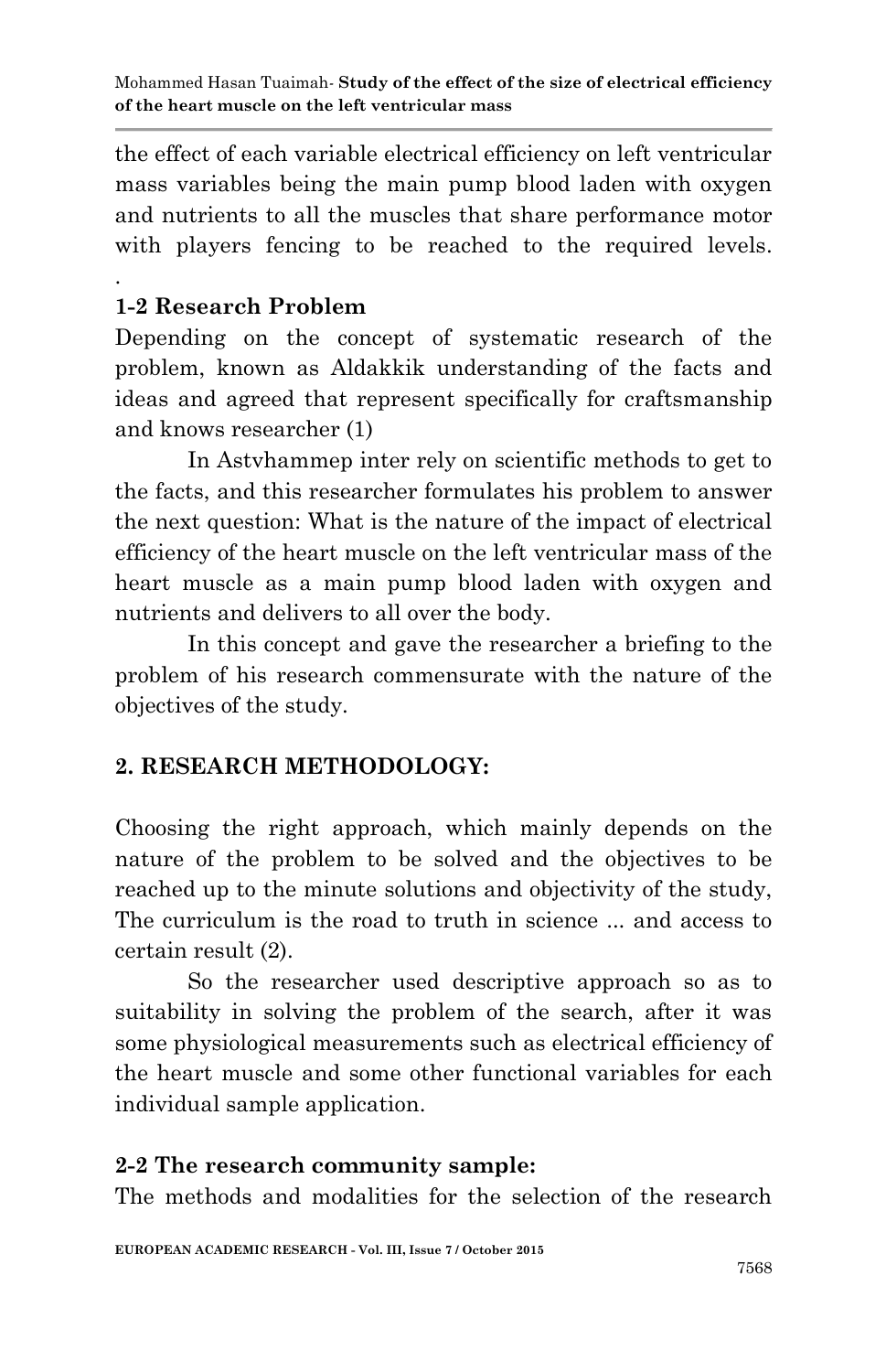sample are many and varied, but there are other things to consider when selecting the research sample, it should be selected a representative sample of the original community of honest and truly representative so that the researcher disseminate the results of his research later on society, with all of the "Jaber Abdul Hamid indicates Ahmed Kadhim and charity "that he" must be on the researcher to try to get.

On a representative sample of the original community truly representative (3), and to identify the research community the original chosen researcher society original research and are the players clubs Basra Premier League (Union, South Oil, port) where numbered (20) The sample was selected way intentional, and their number was (15) player, has reached the percentage (75%) researcher has used appropriate statistical methods in order to learn a good distribution of the sample under gauss curve for the purpose of the homogeneity of the sample, and Table 1 shows the details of the sample.

**Table (1): Sample preparation and details of the searches that were conducted tests and measurements it shows**

| Sample<br>Search<br>Details | Players Excluded | The<br>research<br>sample | Research<br>community | Percentage |
|-----------------------------|------------------|---------------------------|-----------------------|------------|
| Sample numbers              |                  | 15                        | 20                    | %75        |

**Table (2) Circles calculations and standard deviation and a lower and a higher degree and the mediator and the coefficient of sprains to see a good sample distribution under gausscaos**

| <b>Statisti</b><br>cal<br>metho<br>ds<br><b>Variab</b><br>les | <b>Measuri</b><br>ng unit | The<br>standa<br>rd<br>deviat<br>ion | Arithme<br>tic<br>mean | <b>Test</b><br>Kmenge<br>rov<br><b>Smirno</b><br>$\overline{\mathbf{v}}$ | Kurtosi<br>S<br>coeffici<br>ent | <b>Torsi</b><br>on<br>modu<br>lus | Media<br>tor |
|---------------------------------------------------------------|---------------------------|--------------------------------------|------------------------|--------------------------------------------------------------------------|---------------------------------|-----------------------------------|--------------|
| Weight                                                        | Κg                        | 4.21                                 | 66.7                   | 0.05                                                                     | 1.10                            | 0.99                              | 65.3         |
| Height                                                        | cm                        | 5.43                                 | 175.2                  | 0.22                                                                     | 0.83                            | 0.11                              | 175          |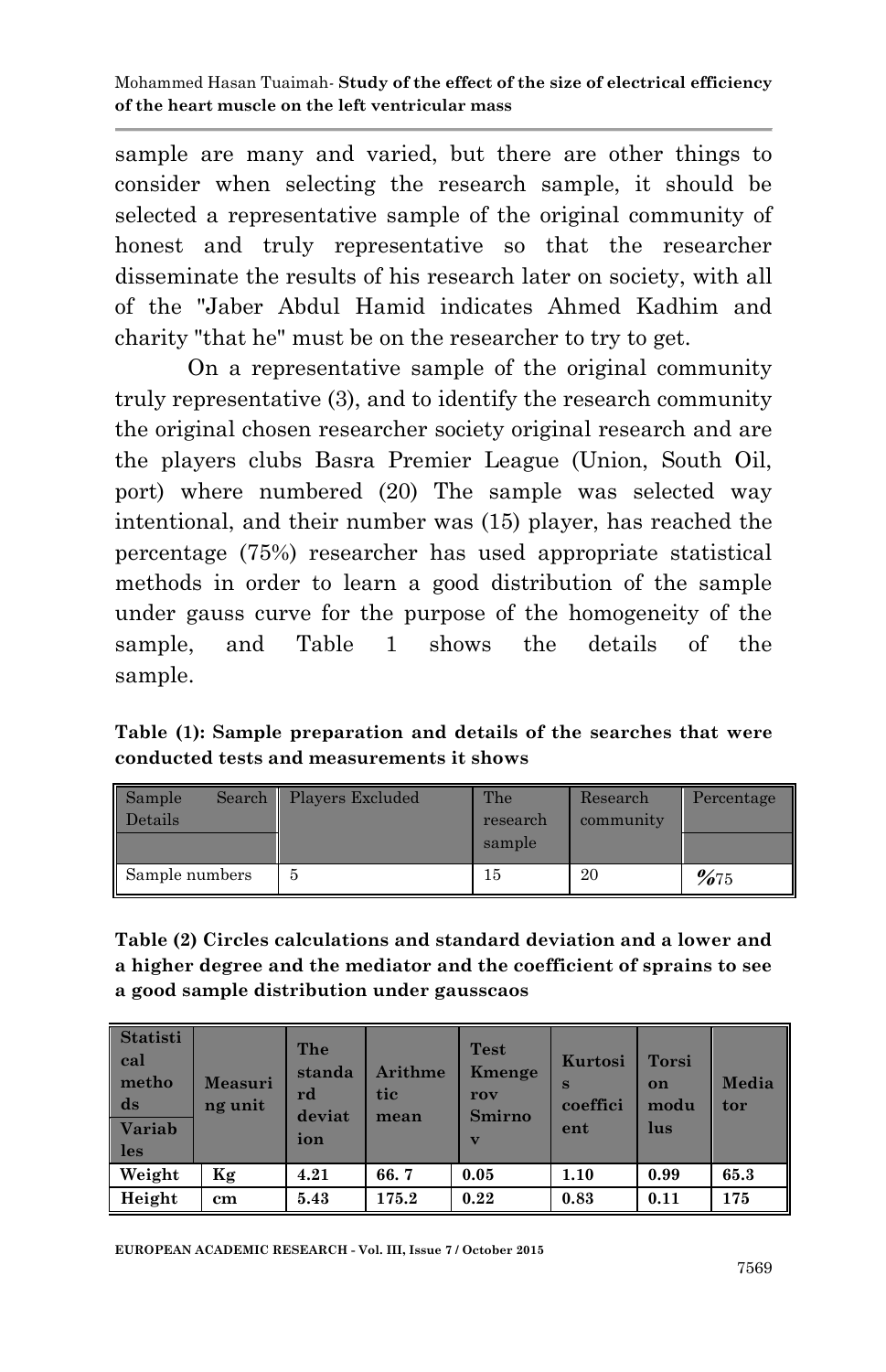| Age | $-$<br>Year | <b>L.L.L</b> | 25.3 | 0.03 | 1.88 | 5.94 | 23.1 |
|-----|-------------|--------------|------|------|------|------|------|
|     |             |              |      |      |      |      |      |

Clear that the sample distribution values under the normal distribution curve for each of the variables Anthropometric in the table (1) where build degrees kurtosis coefficient lies between (+3, -3), as well as indicate torsion coefficient in all values of the variables was close to the degree (0) This ensures that the sample may be distributed closer to the normal distribution under the curve (4) gauss The researcher used the test (Kmengerov- Smonrov) for the purpose of good homogeneity of the sample.

#### **3. MEASUREMENTS USED:**

#### **The Measurement:**

For the purpose of access to the accuracy and objectivity in determining the requirements of research was conducted measurements and tests through a combination of hardware and tools according to the following measurements: -

**The spas measure length:** measured length of the sample by a device to measure the length.

**Secondly - Weighting**: Qais weight of the sample by the medical device balance, as the athlete to climb on the balance without wearing shoes, and then read the weight in kilograms.

#### **Circulatory System Measurements:**

### **1. Arterial Systolic Blood Pressure (SBP) Systolic Blood Pressure**

This variable was measured through a device (Ross Max) and mail it by connecting the device to the left forearm area, where they are reading the systolic pressure level of the device's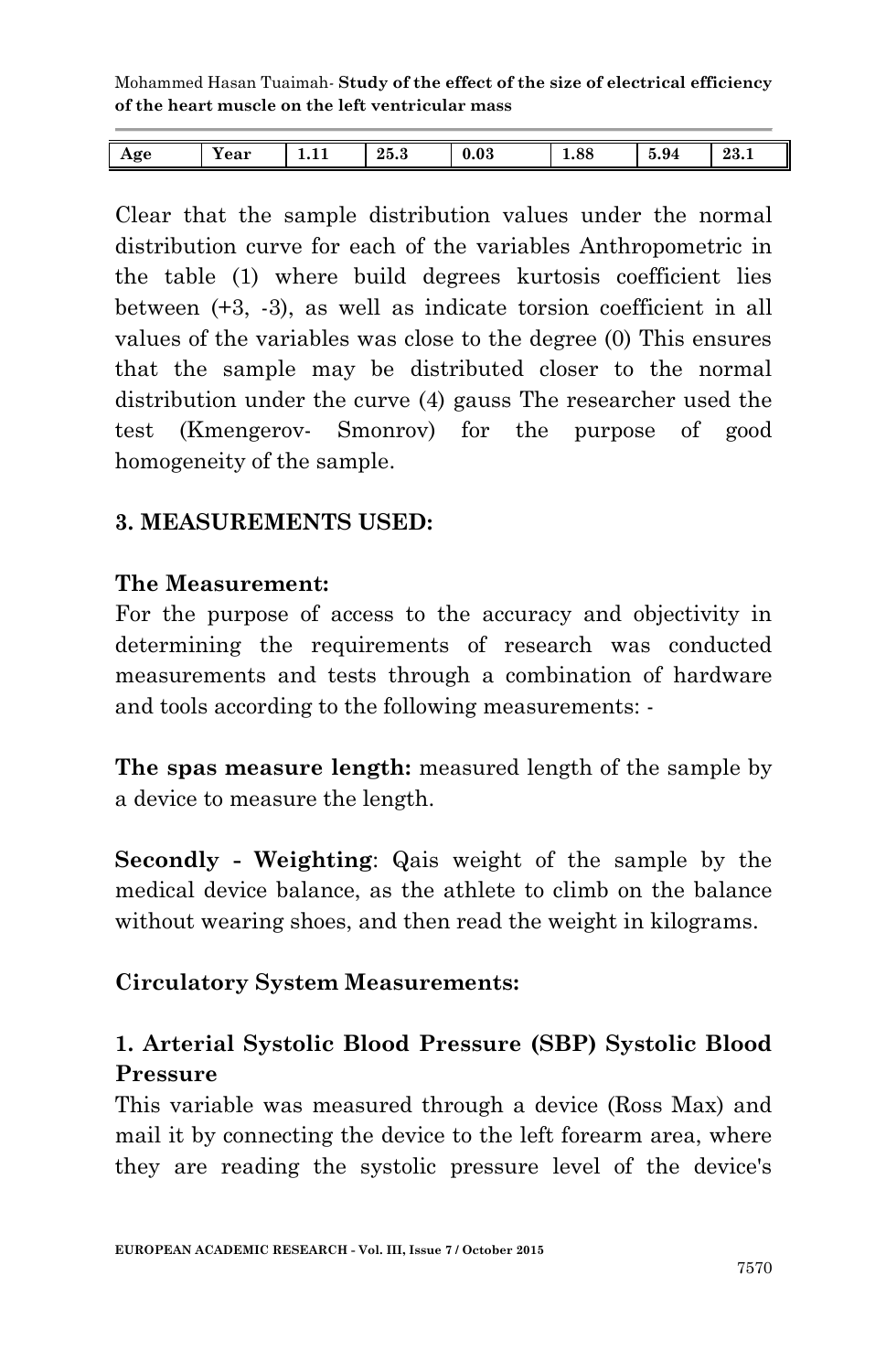screen. Note that the normal value for this variable SBP of 120 mmHg Mliltr.mlm.

### **2. Arterial Diastolic Blood Pressure (DBP) (Diastolic Blood Pressure)**

This variable measuring the same systolic blood pressure measurement mechanism, where the device's screen displays all of the systolic pressure and diastolic pressure, and as shown in Figure (1) The medicinal value of this variable DBP about (80) Mliltr.mlm Mercurial.

### **3. The average arterial pressure measurement (MABP) (Mean Arterial Blood (Pressure)**

It is calculated from the following equation (3)

.

$$
MABP = DBP + 1/3 PP.
$$

### **4. Pulse Pressure Measurement (PP) (Pulse Pressure).**

Was calculated from the following equation:

 $PP = SBP - DBP$ .

# **5. Physiological Measurements (Physiological measurements)**

Some physiological variables measured during medical devices (ultrasonic testing device Echocardio Gram ultrasonic device to measure arterial blood pressure Rossmax) was measured some other physiological variables through equations.

### **5.1 Own Heart Muscle Measurements (5).**

Measurements are made of the heart muscle using a screening device ultrasonic EchocardioGrum, where this device directly measures the dimensions of cavities and the thickness of the walls of the heart of the heart muscle and the amount of cardiac output Cardiac Output and other functions and cardiovascular responses.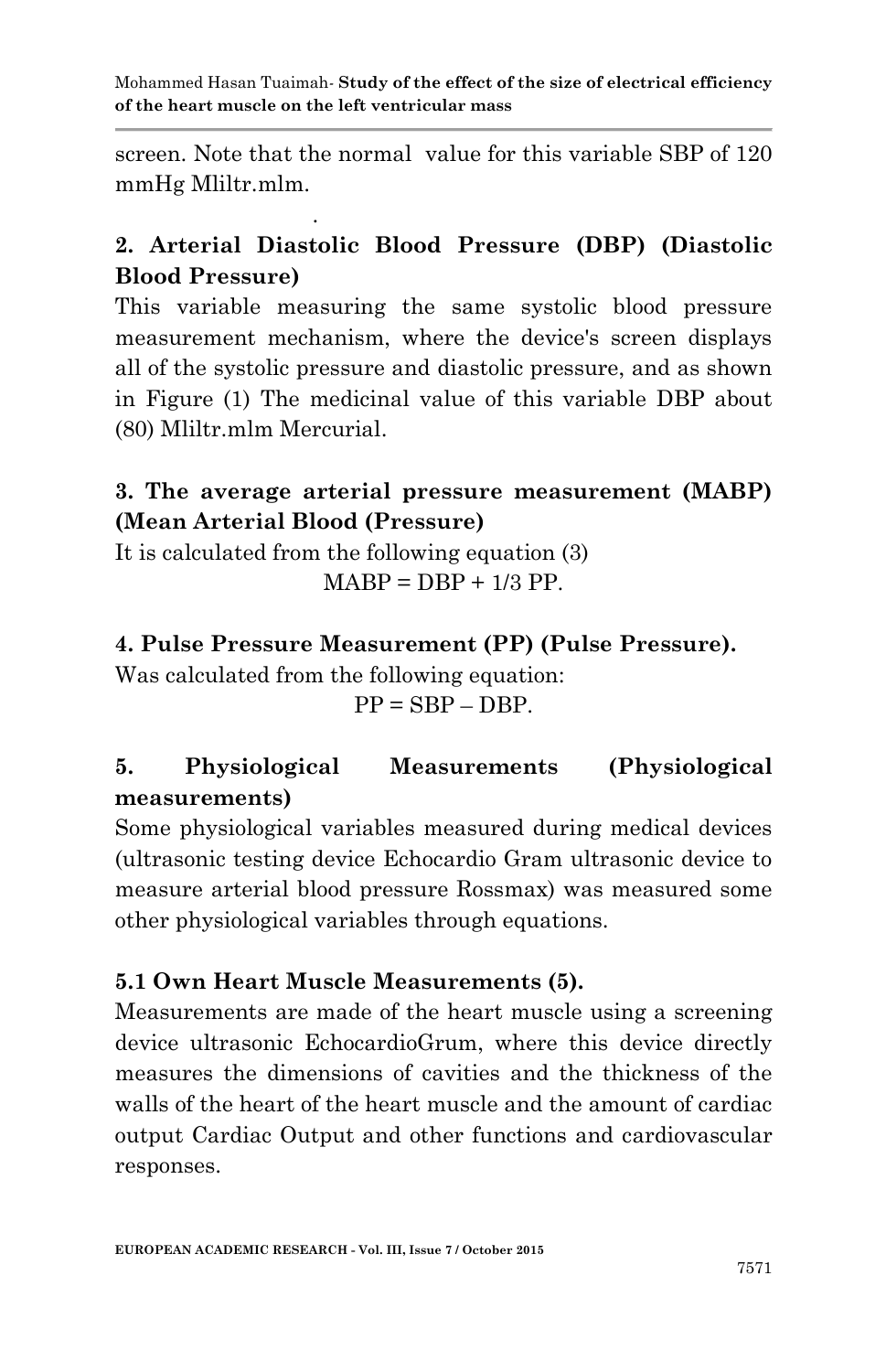This device was employed to measure and diagnose the cumulative adjustments to the heart muscle in athletes, to stand at the level of adaptations due to sports training and the amount of functional improvement in heart muscle.

The sensing instrument relating to the display also connected to the calculator placed (Computer) on the heart, and then to start with measurements by specialist Kiesagza heart muscle in athletes doctor.

# **5.2 There was measured parts of the heart means Alambeshrhoagheir directly through any of the equations and both T** ~:

First, direct measurements of the device through ultrasound EchoCardioGram:

1. The diameter of the left ventricle in diastole (LVDD)

Note that the normal value for this variable must not exceed (54 mm). (6)

2. The thickness of the ventricular septum (IVS). And that the normal level for this variable (IVS) of (6) (6-12 mm 3. The thickness of the rear wall of the left ventricle (LPW) The normal level for this variable (LPW) about (7) (6-12 mm).

4. left ventricular mass (LVM). The left ventricular mass is calculated from the following equation (7)

 $LVM = 0.8$  [1.04 (IVS + LPW + LVDD) 3 - (LVDD) 3] + 0.6. And that the natural rate of left ventricular mass (LVM) in a medium (140 g / m 2) (8).

# **4. ELECTRICAL EFFICIENCY OF THE HEART MUSCLE MEASUREMENTS (ELECTRO CARD GRAPH).**

Were measured electrical efficiency of the heart muscle by (9) (ECG)

It was calculated the time period of the waves and periods of EEG in the period put comfort and after decubitus athlete on the bed for five minutes, the time periods of the waves and the periods are directly calculated by graphic paper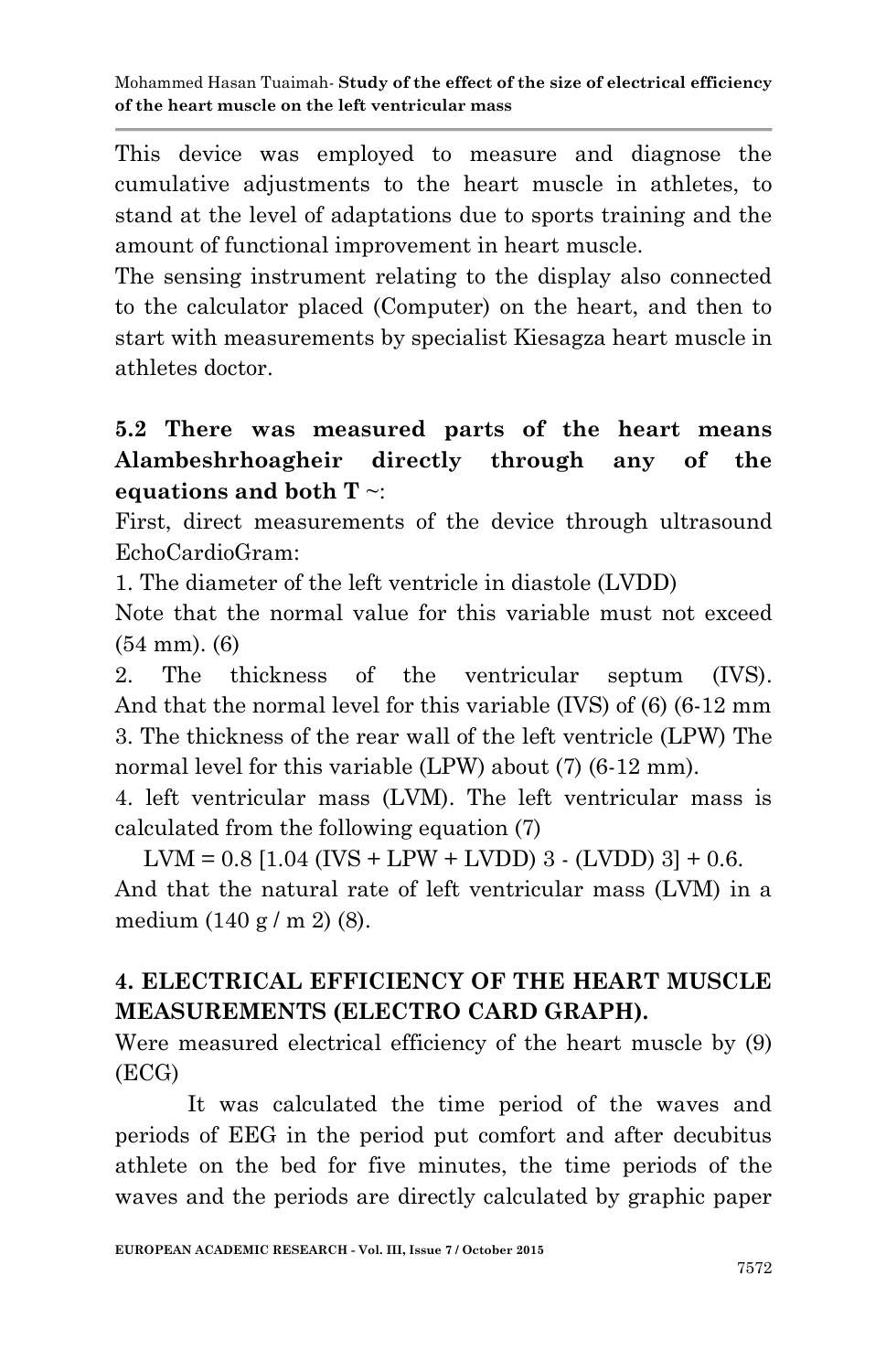for the device, particularly from the second electrode (10) (Lead  $ID/$ 

In light of this account has been following responses:

### **1. Measurement of Heart Rate (HR) (Heart Rate)**

The calculate your heart rate (HR) for each member of the sample using a device (ECG), which represents the record of the sequence of electrical events and the transmission signal before and during each cardiac cycle (11), where the show four poles (Leads) Power of the said device (ECG) in places defined in the arms and legs after the device is switched on and record heart rate speeds (25 mm) per second, it took (10) consecutive blows of paper registration of the device after that gives the lab a fiveminute break from the situation lying down, and through the arithmetic mean extraction (M) Ten cardiac cycles of the second electrode (Lead II) and using the following equation ... (10).

 $HR = 60 / M (RR)$ 

# **2. Cardiac Cycle (CC) Cardiac Cycle.**

.

Is it takes time for all associated with incidents of heart attack and one of the normal range for the time of cardiac cycle of man's (.833), second (CC was calculated) by the following equation ... (11).

### $CC = 60 / HR$ .

For example, heart rate (HR) for a sample  $(62)$  z  $\prime$  d, the time it is the cardiac cycle (0.967) again.

# **3. Attracting heart time (TP) (Repolarization Wave).**

It is a period of stability of polarization to the heart muscle and is determined by the end of the wave (T) and the beginning of a wave (P) in the next session, but the length of this period gives the impression of low heart rate (HR), ie it goes on and shorten depending on the number of heart ... (11)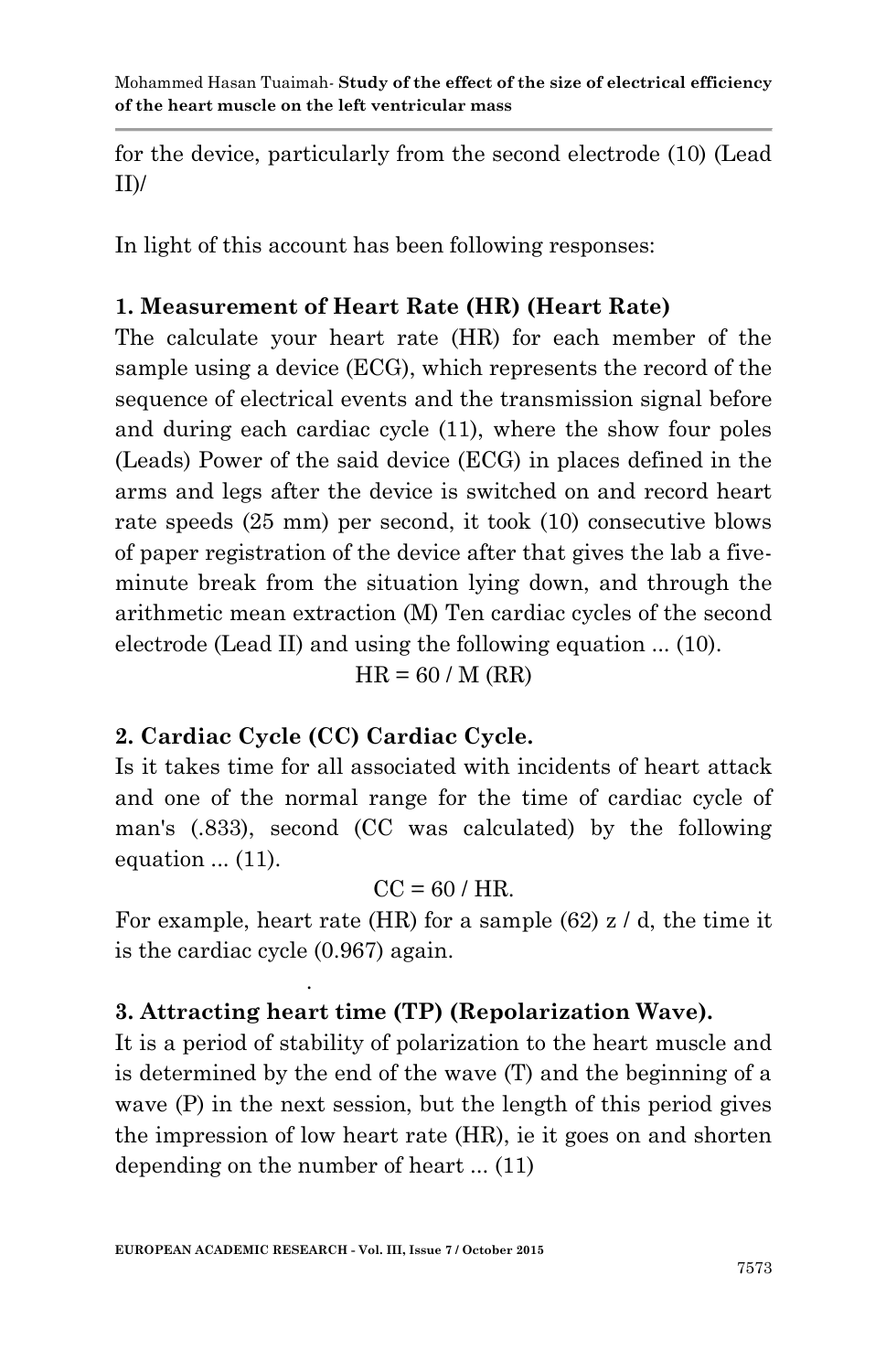The normal time for this period is about 0.30 seconds .. (11).

# **4. ventricles contraction time (VST) Ventricular Systolic Time**

Determined by the contraction of the ventricles are generally time by identifying wave (QRS) and the calculation of her time, which represents a contraction of the ventricles, on the other hand, represents the wave (QRS) the demise of the polarization of the ventricles period, the trend is going to shrink around the ventricles.

The contraction of the ventricles time (VST) at about the proper rights (0.09) again, where this wave extends from the beginning of the wave (Q) until the end of wave (S).

# **5. Energizes The Ventricles Time (VDT) Ventricular Diastolic Time**

Determined energizes the ventricles are generally time by setting a time wave (T), which represents energizes the ventricles time and the longer this period of important periods that reflect the activity of the heart during diastole, as they constitute a large proportion of the cardiac cycle time, particularly She is at the proper rights around ( 0.16) again.

| Variables               | $\mathbf R$ | Sig   |      | Sig  | a.s     |
|-------------------------|-------------|-------|------|------|---------|
| P                       | 0.083       | 0.769 | 0.33 | 0.89 | $0.0\%$ |
| (VST)                   | 0.631       | 0.012 | 3.43 | 0.03 | 39%     |
| (VDT)                   | 0.246       | 0.377 | 1.08 | 0.71 | 6%      |
| $t-p$                   | 0.913       | 0.146 | 9.67 | 0.00 | 83%     |
| $\mathbf{p}.\mathbf{p}$ | 0.610       | 0.016 | 3.26 | 0.04 | 37%     |
| Qrs                     | 0.677       | 0.032 | 5.10 | 0.02 | 59%     |
| T                       | 0.599       | 0.067 | 3.05 | 3.03 | 34%     |

| (Table 3): Shows the influence of electrical efficiency on |  |
|------------------------------------------------------------|--|
| left ventricular mass to the heart muscle size             |  |

Through Table (3) shows that the size of the effect of each of the variables (VST) has reached (39%) and variable (VDT) has reached (6%) and variable (tp) has reached (83%) and variable (pp) has reached (37 %) and variable (qrs) has reached (59%)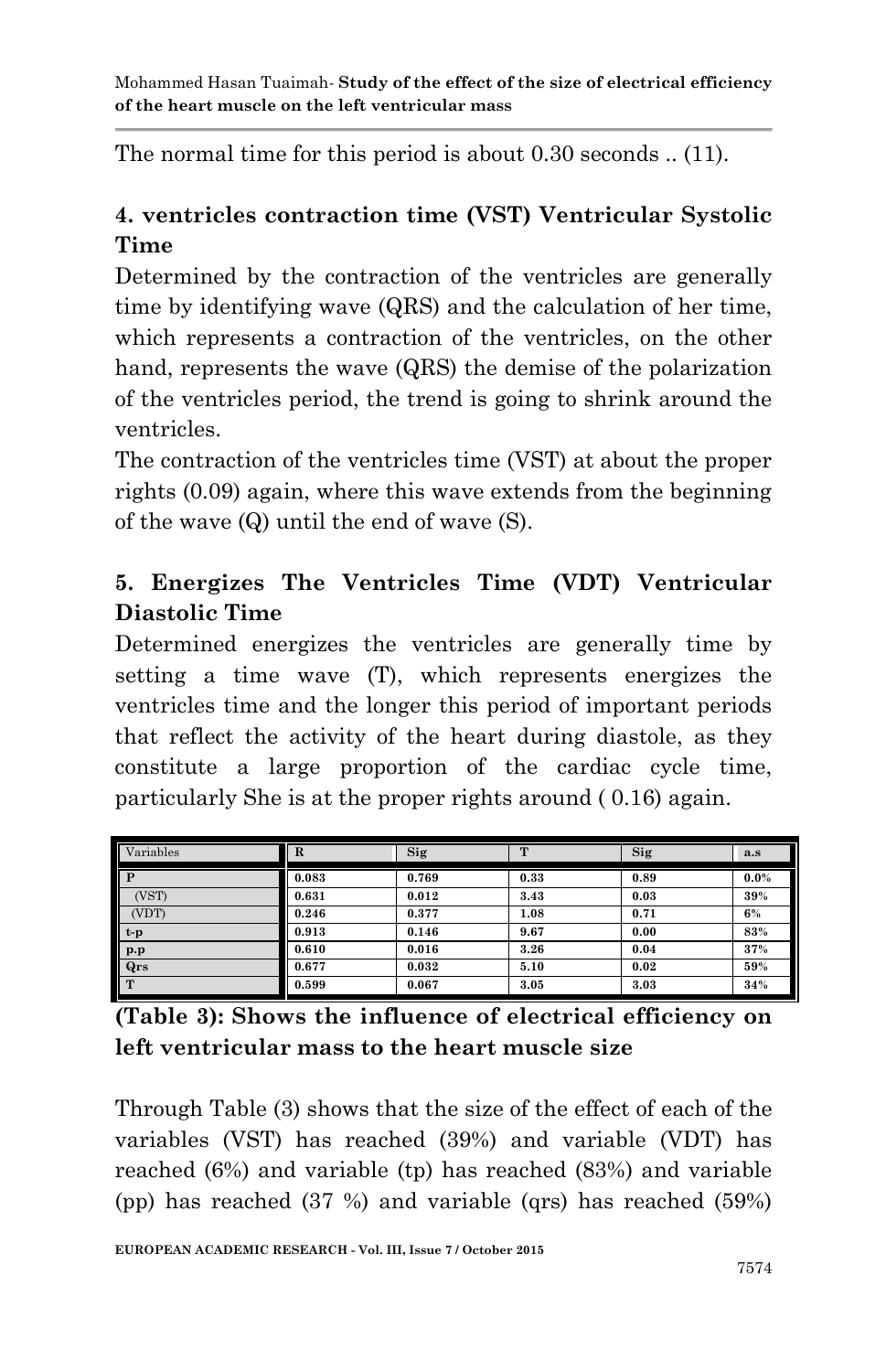and variable (t) has reached (34%) through the media and statistical tables above shows the importance of periods and the waves of the heart muscle in determining the size of the impact on left ventricular mass of the heart muscle (lvm)

 And explains the researcher of this relationship to the importance of periods and the waves of the heart muscle in determining heart muscle efficiency as an increase in diastolic period lead to ventricular filling is greater than loaded with oxygen and nutrients and increase the contraction period lead to increased payment of blood from the ventricle the blood quantity and therefore this will impact on increasing the amount of blood paid in a single strike, which lead to lower heart rate and this is what is signified by a wave (t) This is a result of sports training and systematic study indicate and believe that the most vulnerable period is the period (TP). It is the period in which the delivery of blood laden with oxygen and nutrients to the fibers of muscle to the heart muscle through the capillaries of the coronary, "and so any increase in the time of this distance is the result of cumulative to the heart muscle responses and will have a positive effect obviously the work of the circulatory system on the one hand and relaxing job burdens the work of the respiratory system on the other hand, Sports Games which focus depends on the performance on several competencies and functional and other mobility as any physical activity is closely linked to the internal organs so you see that the individual athlete strives to access internal Bojhzath higher adapt as reflected positively on his fitness physical generally leading to accommodate the training modules are actively training and vitality and continued high correctly thus access to the desired level of achievement.

The researcher believes that the performance of any physical work and continuous effort of training in athletes leads to adapt functional Aladzh and increase their efficiency, including the most important muscle is the heart muscle, and this accounts for us the importance of efficient electrical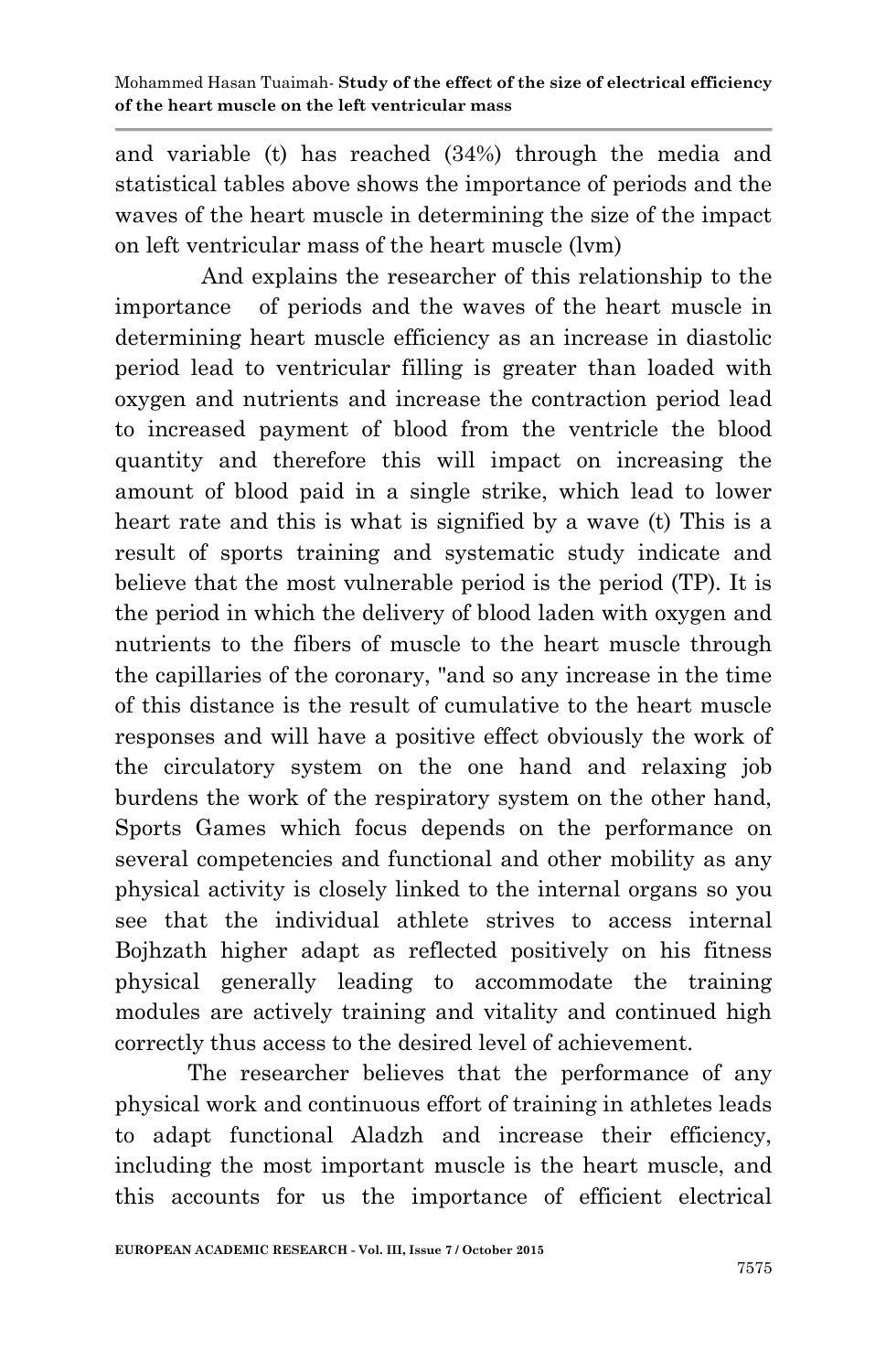efficiency of the heart, and little (Resan Kahribt and Ali Turkish) that physical activity requires high power must be provided to moving the muscles and quickly appropriate and this will increase the heart muscle and its ability to carry out its functions effectively and efficiently concomitant vascular system fits in functions with a strong contraction and the size of the paid blood rates.

# **5. CONCLUSIONS AND RECOMMENDATIONS:**

# **Conclusions:**

The researcher concluded the great importance of the size of the effect of time of rest the heart of the variable (tp), which reflected lower heart rate as a result of the large mass of the left ventricle size and this characteristic of all non-sports athlete.

They also concluded that the importance of the effect of variable size (qrs) on left ventricular mass and is demonstrating the strength of ventricular contraction resulting from the strength of the electrical signal for ventricular mass.

# **Recommendations:**

The researcher recommends a study of the biochemical variables to determine the size of their impact on left ventricular mass.

It also recommends a study on other sporting events.

# **RESOURCES**

(1) Ahmed Badr: **Origins and methods of scientific research**, Kuwait, agency publications 0.1988

(2) Abdul Rahman Badawi: **Research Methodology**, i 4, Kuwait, agency publications 0.1977.

(3) Jaber Abdel-Hamid and Ahmed Kadhim charity: **Research**